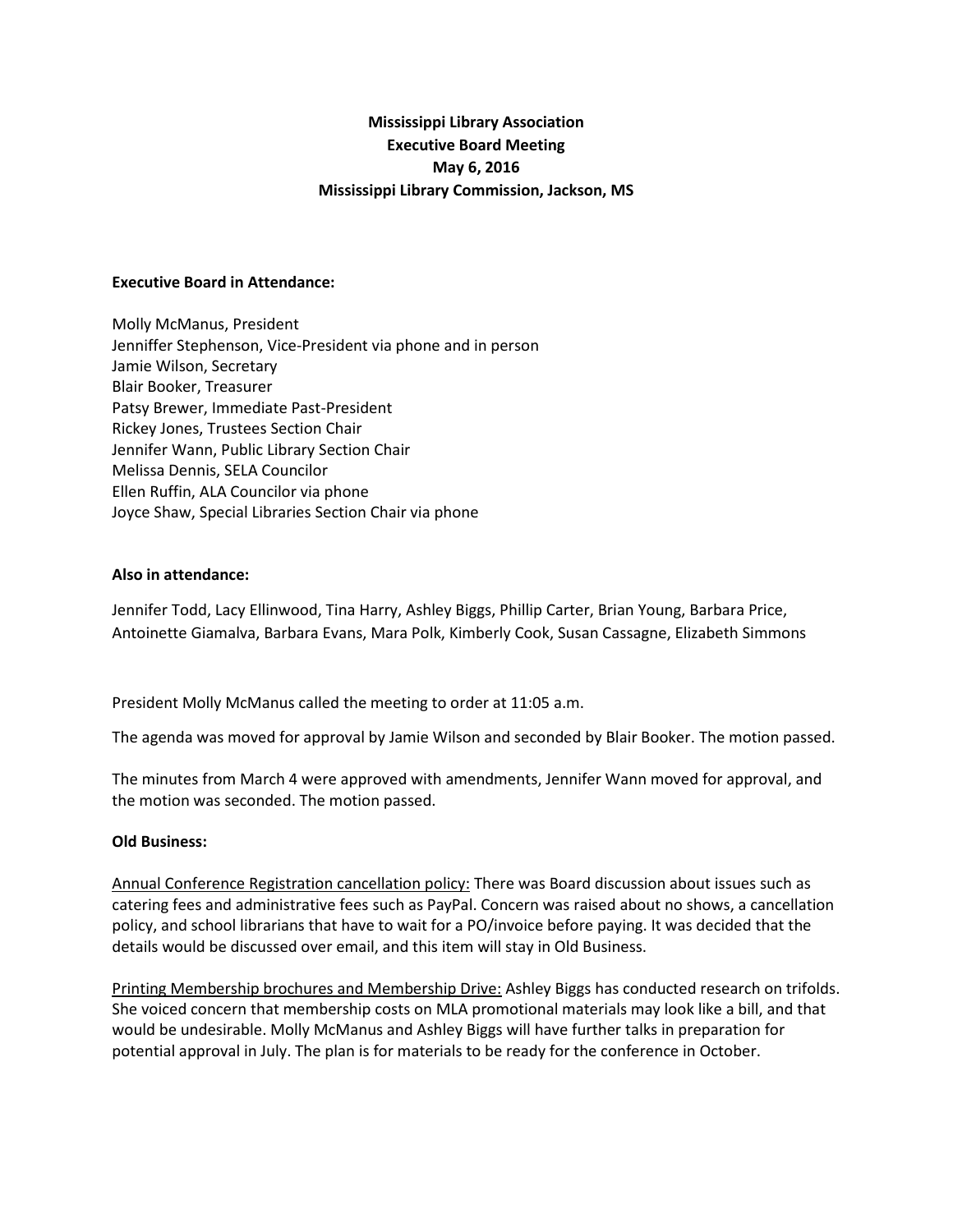### **New Business:**

RFP for site selection: Jennifer Wann submitted a conference site selection RFP to the Board. The Board consensus was that the RFP looked good. Jennifer Wann made a motion to move forward with the RFP process with revisions and actual data included. Blair Booker seconded the motion. The motion passed.

Introduction of a resolution related to HB1523: Discussion ensued on the resolution, and some voiced concern that the resolution may hurt libraries funded with public monies. Calls were made to make the resolution more positive and to add language that explained that MLA is a non-profit organization. After much discussion, Molly McManus called the question.

Melissa Dennis motioned to accept the resolution and add that MLA is a non-profit professional organization. Blair Booker seconded the motion. The motion carried.

## **MLA Officers and Staff Reports:**

President Molly McManus

- Molly McManus asked for the Board to reaffirm business conducted via e-mail:
	- o MLA Statement of the Record in support of Librarian of Congress nominee Dr. Carla Hayden was reaffirmed by a vote by the Board.
	- o Signing of the ALA letter in support of Librarian of Congress nominee Dr. Carla Hayden was reaffirmed by a vote by the Board.
	- o 2016 Officer Nominees for MLA were reaffirmed by a vote by the Board.
- Announced that an ad hoc committee is looking into MLA banners, and more information will be presented at the July meeting.

Secretary Jamie Wilson

Reminded the attendees that the roll call sheet was being passed around.

Treasurer Blair Booker

- There was no report from the accountant.
- The budget-line item for National Legislative Day can be revised since MLC is now paying directly for their people to attend. The line item is now \$10,000, and it can be greatly reduced.

Vice-President Jenniffer Stephenson

- Thanked Phillip Carter for writing the draft of the ARSL Roundtable and Jennifer Wann for the draft of the RFP.
	- o MLA may be the first library association to have an ARSL Roundtable. ARSL would like to be more involved.
	- o Phillip Carter will be chair of the Roundtable.
	- o Proposed to table any motions on the new bylaws.
- Convention update:
	- o Met with the convention center staff in Vicksburg along with Patsy Brewer and Meredith Wickham.
	- o Asked about better wifi and meals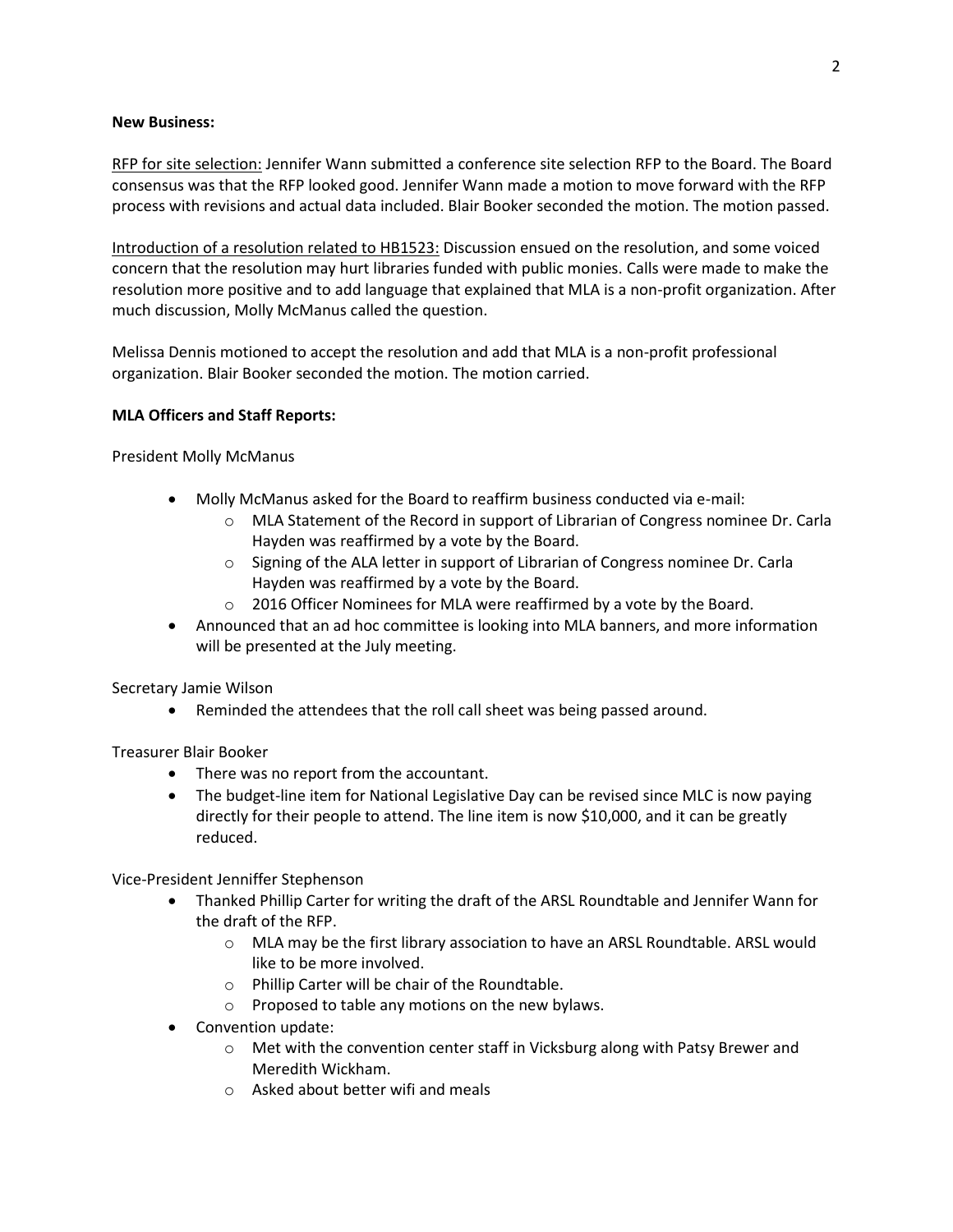- o Need to know as soon as possible from Roundtables and Chairs if they will be hosting a food event.
- o Proposals are steadily coming in, and the deadline is May 31.
- o Considering what fees should be for non-profit vendors
	- Supports lower costs for non-profit vendors
	- Could attract more vendors and schools
	- **Discussion ensued about what constituted a non profit and potential fees.**

Jenniffer Stephenson moved to establish a new vendor exhibit fee category for non profits at \$75.00. The category includes schools, government agencies, 501(c)(3)'s, and other non-profit agencies. Melissa Dennis seconded. The motion carried.

- The contract with Zach Benedict, keynote speaker, has been signed.
- National Legislative Day certificates were distributed. Special thanks to Mara Polk for her efforts.
	- o Attendees were able to talk with other library advocates and legislative aides in the offices of Senators Cochran and Wicker and Representatives Kelly, Thompson, Palazzo, and Harper.
	- o Updates and discussion on ALA, LSTA, FOIA reform, net neutrality, Marrakesh Treaty, tax payer research, and funding.
	- o Next year's day will be held May 1 and 2 at the Liaison Hotel in Washington, D.C.

Past-President Patsy Brewer

 Trying to move the Past Presidents' breakfast off site to attract more past presidents to attend.

MLA Administrator Barbara Price

Discussed phone service with the Board.

ALA Councilor Ellen Ruffin: No report

SELA Councilor Melissa Dennis

- The SELA Conference will be held in Athens, GA, October 5-7. Proposals are due May 30. Future conferences will be held in West Virginia in 2017 and South Carolina in 2018. We have a few years to look into a potential joint MLA-SELA conference.
- Suggested a SELA logo on the bottom of the MLA webpage. Others suggested that we should add logos for other affiliated organizations, too.

MLC Executive Director Susan Cassagne: No report

Section Reports:

ACRL Libraries: MLA-ACRL will have their spring luncheon/meeting on May 26. The topic of the program is the ACRL Framework for Information Literacy. As of today, 42 are registered.

Public Libraries: Jennifer Wann noted that she has received 65 responses to a survey.

69% want a meal with a speaker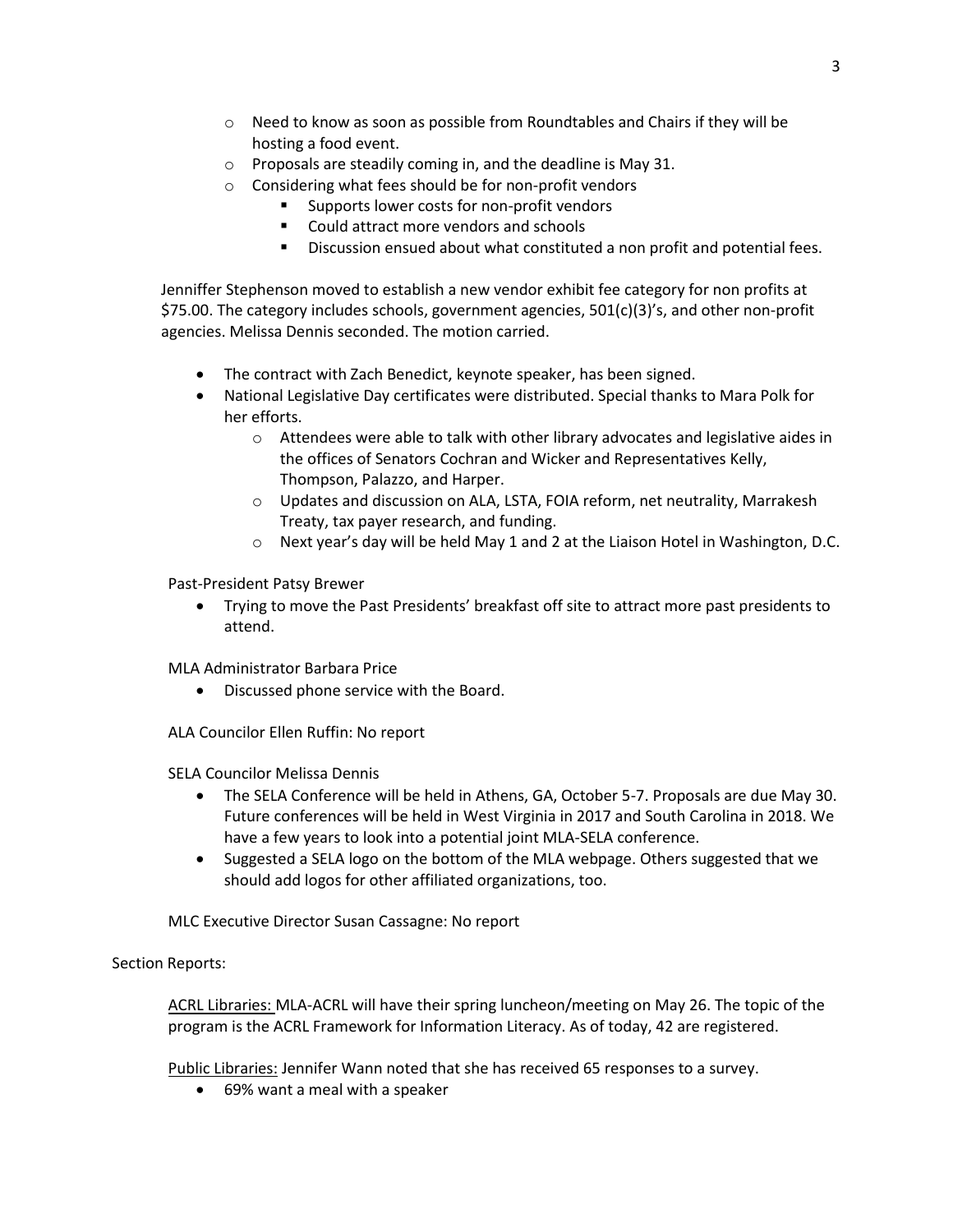- 66% would like a practicing librarian to be the speaker
- 59% would like a separate business meeting
- 170 are in the Public Libraries Section

School Libraries: Elizabeth Simmons attended to represent Venetia Oglesby. The section requests the following for the upcoming conference: the same room all day and all sessions to be on one day. Thursday would be the best day. Jenniffer Stephenson will take this into consideration, but it will depend on the proposals received.

Special Libraries: Joyce Shaw is working on plans for the conference. She noted that there are many special libraries but not many librarians that work in special libraries.

Trustee Section: No report. Molly McManus thanked Rickey Jones for attending Legislative Day events and noted he was very helpful.

#### **Roundtables and Committees Reports:**

Awards Committee: No report

Black Caucus Roundtable: Danielle Terrell is working on a program for the conference.

Election Committee: Jennifer Todd noted that the elections are closed, and 50% was the rate of voting. The election results are: Sarah Mangrum will be Vice President, Jennifer Wann will be Secretary, and Ellen Ruffin will be ALA Councilor

Fiscal Management Committee: Patsy Brewer noted that the net gain for stocks was approximately \$98.00. She will know if there is a profit by July. May want to consider fixed rate in the future.

Legislative Committee: Mara Polk thanked everyone for their efforts to make Legislative Day a success. Thanks to the generosity of Friends groups, MLA did not lose money and was able to break even on the event costs. There was a desire to repeat this event in the future.

Long Range Planning Committee: Barbara Evans introduced Brian Young as the new co-chair of the committee. Working with Antoinette Giamalva to tweak the Mississippi Libraries Stronger Together Facebook group. They would like to see it as a private space where librarians can talk openly about issues, use it as a forum, and ask questions.

Hospitality Committee: Michele Frasier-Robinson chaired last time. Bags were supplied to MLC and packed at MLC. They are asking for help for this year's convention.

Membership Committee: Ashley Biggs noted that some may not see the benefit of joining MLA because they do not see the work being done. She proposed a survey of current and lapsed members to help gauge how well we are advertising MLA. She is looking at options for future conferences and meetings.

 Last time, one free Roundtable was tabled. Jenniffer Stephenson and Blair Booker noted that it was not much money to provide a free Roundtable to members. Mara Polk noted